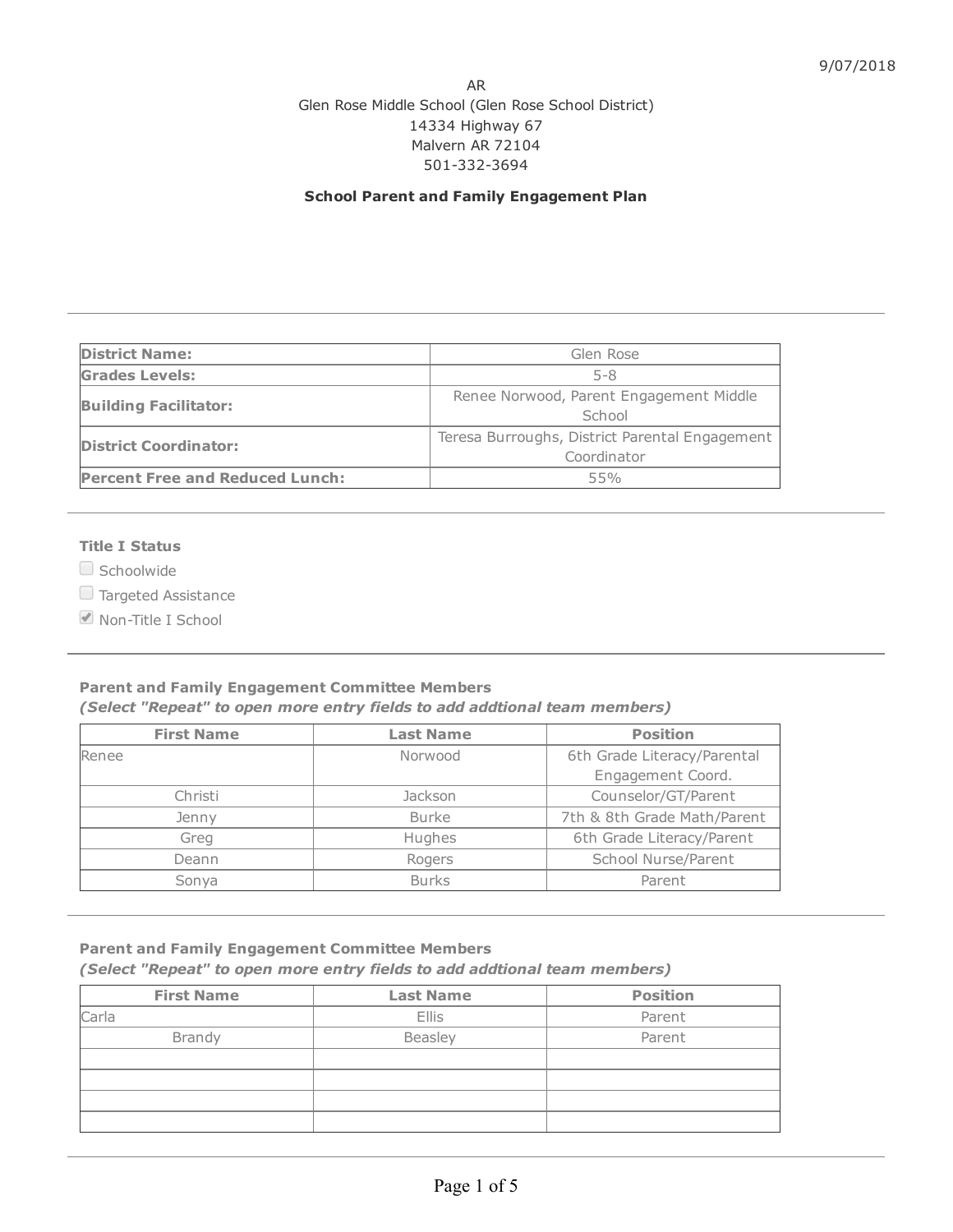# 1. List various communication strategies used in your school to provide additional information to parents and to increase parent and family engagement in supporting classroom instruction.

At the beginning of each year, we ask parents to complete a volunteer survey which allows them to sign up for a variety of volunteer activities. Teachers use these forms to contact parents when help is needed in areas such as book fairs, reading with students, art activities, fundraising programs, etc. Our school has its own webpage as part of our district website. We post announcements, important dates and events, and other helpful information on our school webpage. We also have a district-wide calling system called InTouch to make school or district announcements to all parents. Each teacher has a Remind account and uses it for reminders and classroom announcments about upcoming tests and activities. Parents and students must join the class Remind account to receive those announcements and reply to the teacher if needed. Each teacher contacts parents throughout the year to share positive things that their students have done in class. Teachers communicate regularly with parents through email, phone, Remind, or Classdojo.

Contact Information:

Shawn Pilgrim (principal) - spilgrim@grbeavers.org; 5013323694

Renee Norwood - rnorwood@grbeavers.org

Melissa Weatherford - mweather@grbeavers.org

2. List the proposed parent meeting, conferences and activities regularly throughout this year and the dates providing flexible meeting times that you have planned to increase parent and family engagement and build staff and parent capacity to engage in these types of efforts. (Must include the 2 state mandated parent/teacher conferences each year.)

Open house for parents and students is August 9, 2018 from 4-6 p.m. During this time parents are encouraged to meet the teachers for their children. parents are encouraged to dicuss schedules, grading systems, special projects or programs, weekly homework, arrival and dismissal of school, dicipline procedures, lunch procedures, library programs, and supply requirements

Parent-teacher conferences are on September 18, 2018 from 1-8 p.m. and February 14, 2019 from 2:30-8 p.m. Parents will meet with each teachers to discuss their child's grades, behavior, required expectations from teachers, homework, AR requirements, etc. Parents will be givena summeray of their chid's grades and overall behavior. Teachers will also provide parents with a report on student reading levels and a letter stating how to access Renaissance Home Connect to monitor student Accelerated Reader progress and reading levels during the year. Parents will be informed on how Accelerated Reader works and how it affects a child's overall reading grade and success. Parents will be given the opportunity to ask questions pertaining to curriculum, grades, discipline, school policies, and other issues related to school.

Our report to the public is scheduled for October 15, 2018, at 6:00 p.m. All parents and community members are invited to attend. This meeting is to provide an explanation of the statewide assessment system, standards, and other accountability measures that are used by our school district.

The school will encourage parents int he following types of roles and activites to increase their involvement and support for student learning: book fair helpers, Grandparent's day, award ceremony, parent education workshops, open house, red ribbon week, choir and band concerts, and various commitees, club and organizations activities.

#### Contact Information:

Shawn Pilgrim (principal) - spilgrim@grbeavers.org; 5013323694

Renee Norwood - rnorwood@grbeavers.org

Melissa Weatherford - mweather@grbeavers.org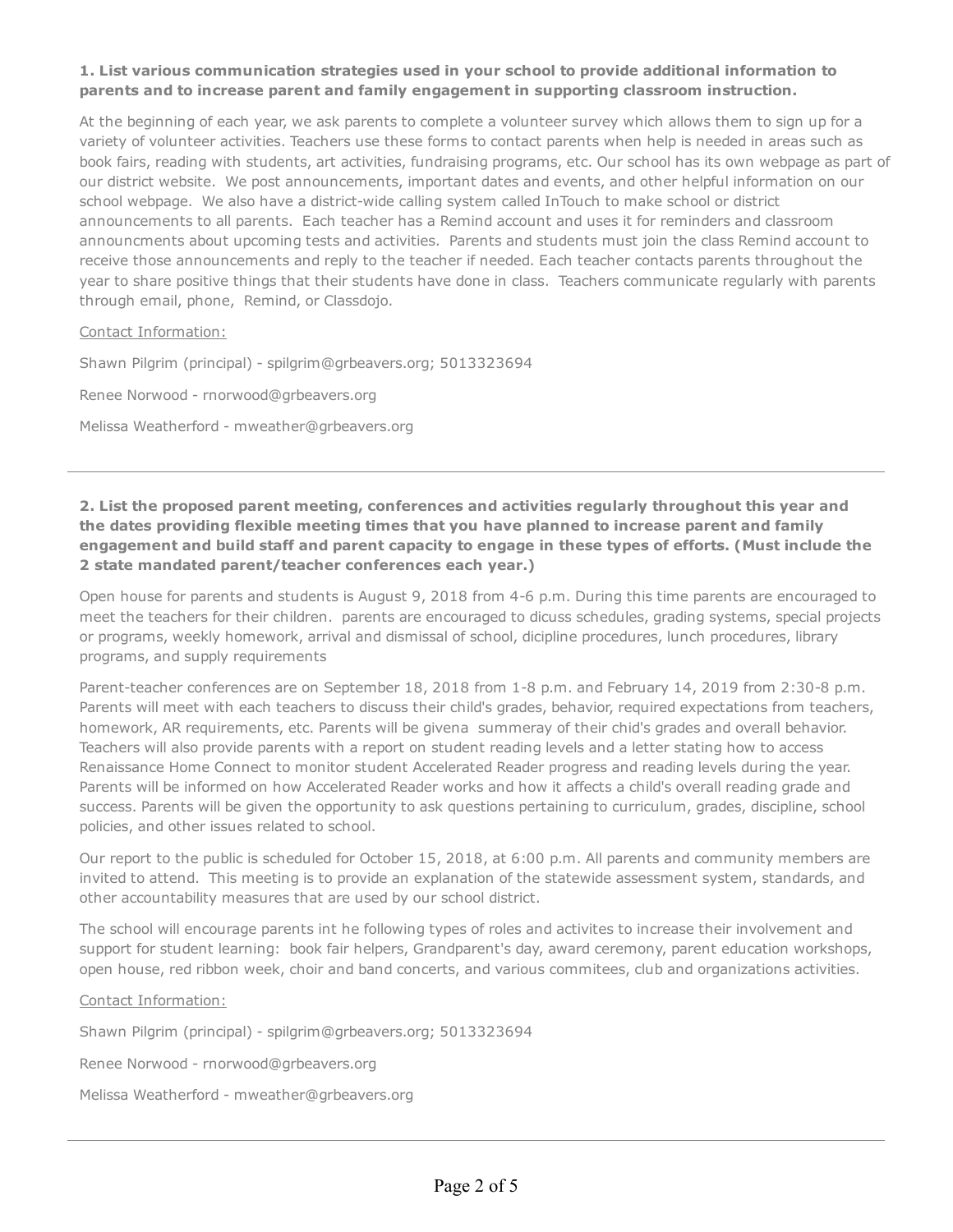# 3. How will your school provide information to parents about volunteer opportunities (must include state mandated parent training)?

The school will ask parents to complete a survey at the beginning of each year so teachers will know who wants to assist with activities such as listen to students read, run copies, assit with bulletin boards, work in the book fairs, assit with fund raisers, and help chaperone field trips. The surveys are combined into a parent volunteer notebook and placed in a central location for easy access by teachers and staff. Teachers refer to this notebook when needing volunteers for school activities.

STATE REQUIREMENT - Provide instruction to a parent on how to incorporate develomentally appropriate learning activities in the home environment, including with out limitation: role play and demonstration by a trained volunteer, the use of and access to the Department of Education website and tools for parents, assistance with nutritional meal planning and preparation and other strategies or curricula developed or acquired by the school district for at-home parentla instruction approved by the Department of Education.

STATE REQUIREMENT (Staff Development) - The State Board of Education's Standard of Accrediation of Arkansas Public Schools and School Districts shall requre no fewer than two (2) hours of professional development for teachers designed to enhance the understanding of effecive parental involvement strategies. No fewer than three (3) hours of professional development for administrators designed to enhance understanding of effective parent involvement strategies and the importance of administrative leadership in setting expectations and creating a climate conducive to parental participation.

## Contact Information:

Shawn Pilgrim (principal) - spilgrim@grbeavers.org; 5013323694 Melissa Elrod (Special Projects Coordinator) - melrod@grbeavers.org Renee Norwood - rnorwood@grbeavers.org Melissa Weatherford - mweather@grbeavers.org

## 4. How will your school work with parents to create a School-Parent-Compact?

N/A - We are not a Title I school

# 5. How will your school provide opportunities for parents to be involved in the development, implementation and evaluation of the school wide school improvement plan, and the Annual Title I Meeting to engage them in the decision-making processes regarding the school's Title I, Part A Program?

Our school has a school community council team in which teachers and parents meet together to discuss our school wide improvment plan. We will meet quarterly to discuss important indicators so that our parents will be familiar with our plan and have input into its effectiveness.

Each year we have our annual Title I meeting and encourage all the patrons in our community to attend. We present important information about our school such as assessment scores, school status, budgets, programs offered, etc. Parents and community members are allowed to ask questions and discuss they information that is presented.

STATE REQUIREMENT - To take advantage of community resources, the school shall consider recruiting alumni from the school to create an alumni advisory commission to provide advice and guidance for school improvement.

STATE REQUIREMENT - The school shall enable the formationo of a Parent Teacher Association or organziation that will foster parental and community involvement within the school.

#### Contact Information:

Shawn Pilgrim (principal) - spilgrim@grbeavers.org; 5013323694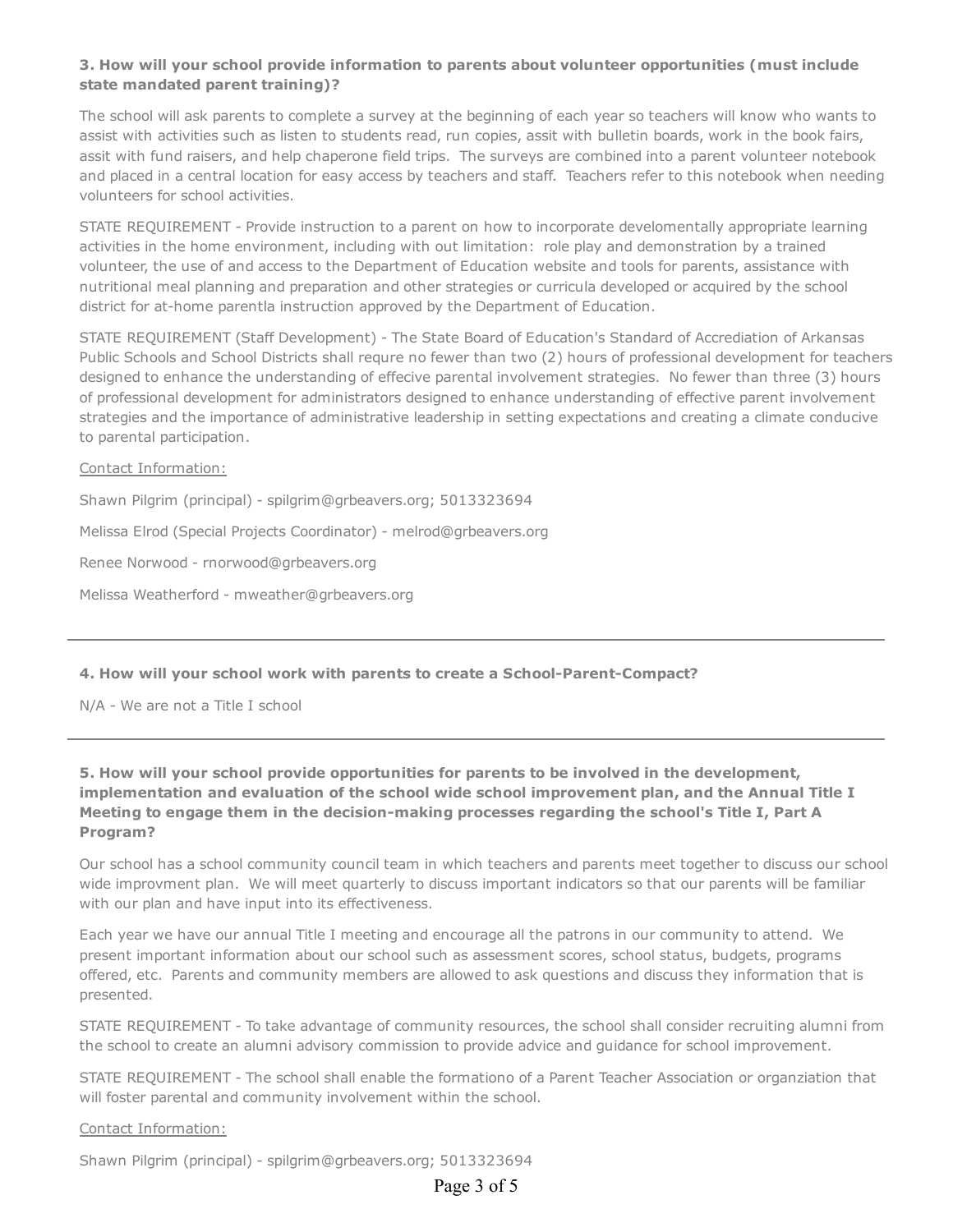Renee Norwood - rnorwood@grbeavers.org

Melissa Weatherford - mweather@grbeavers.org

#### 6. How will your school provide resources for parents?

Parents are invited to use the district Parent Center to locate and check out materials to support their child's curriculum.

STATE REQUIREMENT - The school will distribute informational packets each year that include a copy of the school's parental involvement plan, survey for volunteer interests, recommended roles for parents/teachers/students and school, suggestions of ways parents can become involved in the child's education, parental involvement activities planned for the current shcool year and information about the system that will used to allow parents and teachers to communicate (notes, emails, phone calls, text messages, etc.)

STATE REQUIREMENT - To promote and support responsible parenting, the school sahll, as funds are available: Purchase parenting books, magazines, and other informative materials regarding esponsible parenting thorough the school library, advertise the current selection, and give parents the opportunity to borrow the materials for review.

STATE REQUIREMENT – Include in the school's policy handbook the school's process for resolving parental concerns, including how to define a problem, whom to approach first, and how to develop solutions.

STATE REQUIREMENT – The principal of each school in a school district shall designate (1) certified staff member who is willing to serve as a parent facilitator.

#### Contact Information:

Shawn Pilgrim (rincipal) - spilgrim@grbeavers.org; 5013323694

Renee Norwood (parent facilitator) - rnorwood@grbeavers.org

Melissa Weatherford - mweather@grbeavers.org

## 7. How will your school engage parents in the evaluation of your parent and family engagement efforts?

Our school community council will meet quarterly to evauate our parental engagement efforts. Our parental engagement plan will be posted to our district website. Parents will be encouraged to contact the school's staff below to address additional needs and/or concerns about the plan.

#### Contact Information:

Shawn Pilgrim (rincipal) - spilgrim@grbeavers.org; 5013323694

Renee Norwood (parent facilitator) - rnorwood@grbeavers.org

Melissa Weatherford - mweather@grbeavers.org

## 8. How will your school use the parent interest surveys to select, plan and implement parent and family engagement activities that will be offered throughout the year?

The school will sponsor seminars to inform parents of students entering high school about how to be involved in the decisions affection course selection, career planning, and postsecondary opportunities.

The school community council will meet quarterly to review the parental engagement plan and recommend ways to implement the suggested activities to encourage parental engagement in the school.